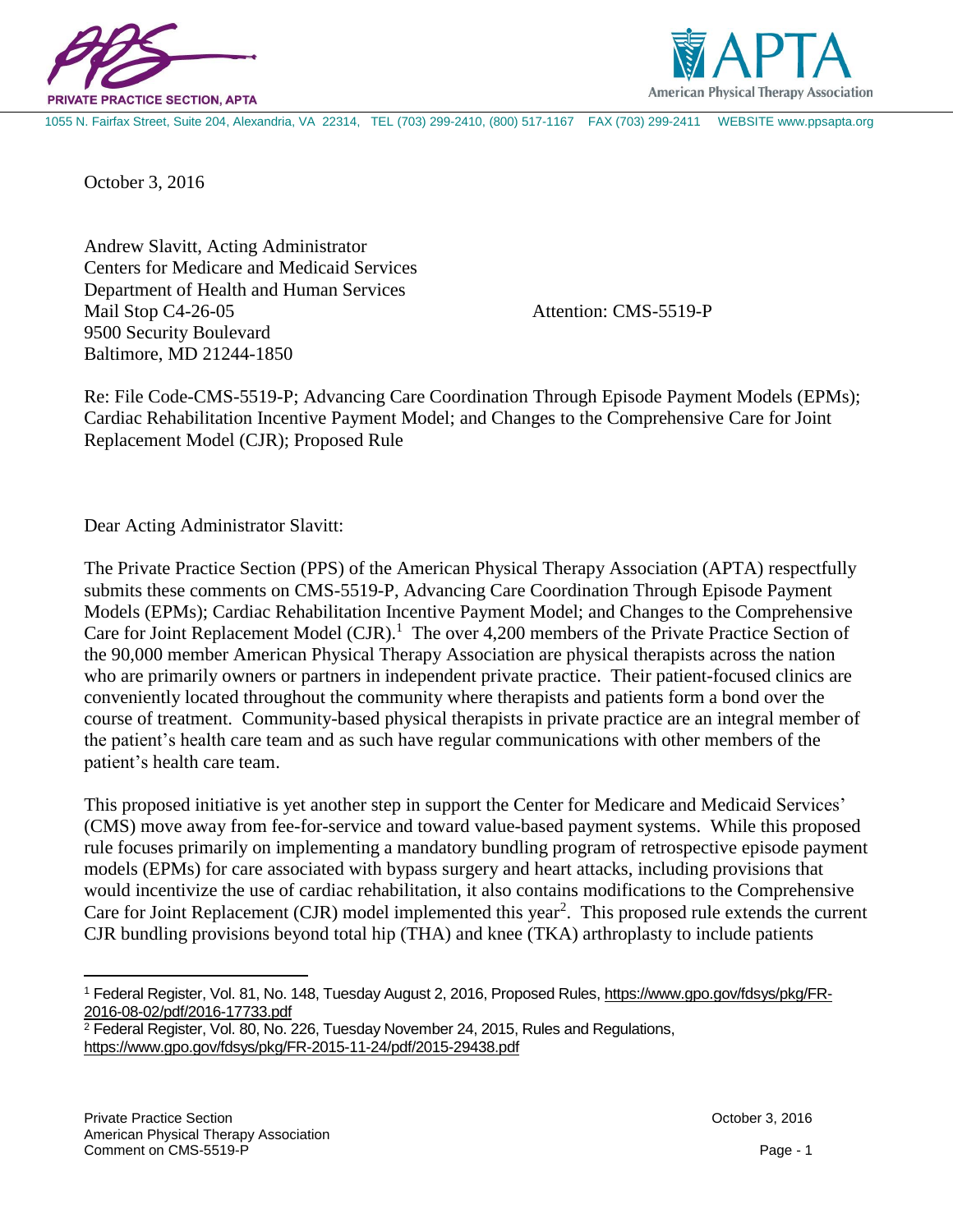undergoing surgical hip and femur fractures treatment (SHFFT) episodes, seeking to "complete the transition to episode payment for the surgical treatment and recovery of the significant clinical condition of hip fracture". This model hopes to encourage hospitals, physicians, and post-acute care providers to work together to improve the quality and coordination of care from the initial hospitalization through recovery.

PPS will share views and comments with CMS about its experience with the current CJR model as well as the following topics that are relevant to our membership:

- Choice of Surgical Hip and Femur Fracture Treatment (SHFFT) Episode
- Mechanics of the Program
- Measuring Quality
- Hospital Collaboration with Providers and Suppliers
- Beneficiary Choice
- Telehealth
- Participation in Advanced Alternative Payment Models

# **Choice of Surgical Hip and Femur Fracture Treatment (SHFFT) Episodes**

Whereas the previous CJR model focused on common yet usually elective procedures of hip or knee replacement, this proposed rule features hip and femur fracture which is a serious and often catastrophic event for Medicare beneficiaries. In 2010, 258,000 people aged 65 and older were admitted to the hospital for hip fracture, with an estimated \$20 billion in lifetime cost for all hip fractures in the United States in a single year.<sup>3</sup> In 2013, fracture of the neck of the femur (the most common location for hip fracture) was the eighth most common principal discharge diagnosis for hospitalized Medicare fee-forservice beneficiaries, constituting 2.7 percent of discharges.<sup>4</sup>

CMS states that current incentives to coordinate the whole episode of care – from surgery to recovery – are not strong enough, and a patient's health can suffer as a result. The Agency believes when care is approached without regard to the big picture, there is a risk of missing crucial information or not coordinating across different care settings; furthermore, the lack of coordinated care leads to more postsurgery complications, high readmission rates, and inconsistent costs.

# *PPS Comment:*

 $\overline{a}$ 

*Hip fractures are commonly the results of a traumatic event, not a planned or elective surgical procedure. Typically hip fracture patients are older, more frail, and have more complicated factors at play than lower extremity joint replacement (LEJR) patients. The number of co-morbidities and therefore the level of necessary therapeutic intervention is much higher for hip and femur fracture patients. Therefore, unlike the more predictable healthy joint replacement group of the current CJR model, the cost factor is likely to be higher and more difficult to constrain for SHFFT episodes.*

<sup>3</sup> Smith et al. Increase in Disability Prevalence Before Hip Fracture. J Am Geriatr Soc. 2015 Oct;63(10):2029–35. <sup>4</sup> Krumholz HM, Nuti SV, Downing NS, Normand ST, Wang Y. Mortality, Hospitalizations, and Expenditures for the Medicare Population Aged 65 Years or Older, 1999–2013. JAMA. 2015; 314(4):355–365.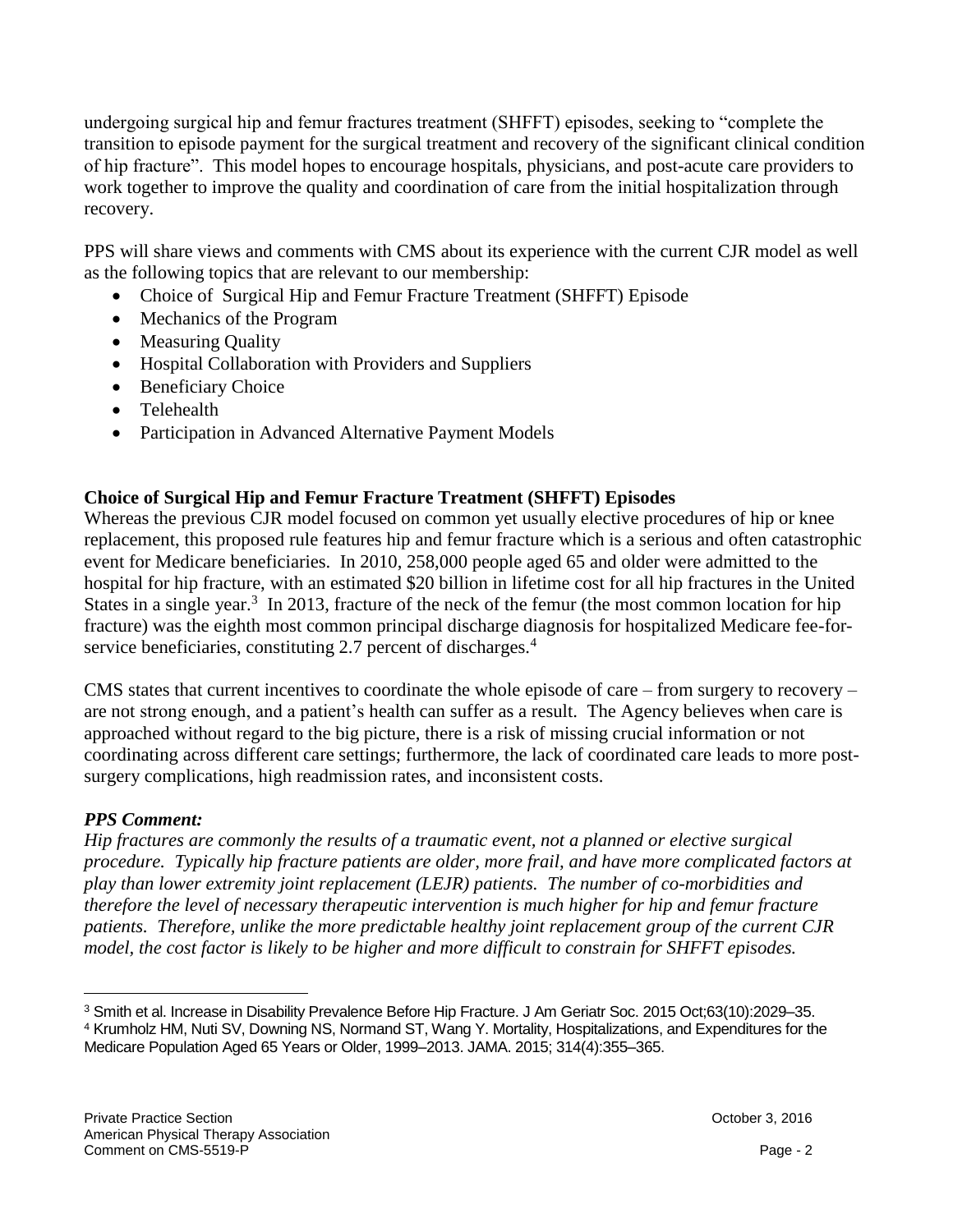*PPS agrees that there is excessive variation in quality and cost, but we believe the expanded CJR model will fall short of the intended goal while being overly burdensome to the providers.* 

*While addressing fragmentation of care by focusing on coordinated, patient-centered care is an admirable goal, PPS believes the proposed model does not include enough safeguards to substantially improve the care experience for the many and growing numbers of Medicare beneficiaries who undergo SHFFT. Making the patient's successful surgery and recovery the top priority of the health care system requires a more robust emphasis on the beneficiary's functional outcomes, including requiring functional status measurement through the use of existing tools that employ rigorous psychometrics and whose resulting data can be risk-adjusted.*

# **Mechanics of the Program**

This proposed expansion of the CJR model would apply to acute care hospitals in the same 67 geographic areas selected for the THA/TKA model.<sup>5</sup> Under the proposed episode payment models, the anchor inpatient prospective payment systems (IPPS) hospital in which a patient is admitted for care for surgical hip/femur fracture treatment<sup>6</sup> would be accountable for the cost and quality of care provided to those Medicare fee-for-service (FFS) beneficiaries during the inpatient stay and for all related care within 90 days of hospital discharge.

Throughout the year, acute care hospitals, providers, and suppliers would be paid according to the usual Medicare FFS payment systems. However at the end of the year, the actual episode payment would be reconciled against an established EPM quality-adjusted target price.<sup>7</sup> This is similar to last year's CJR model where at the end of a model performance year actual spending for the episode (total expenditures for related services under Medicare Parts A and B) is compared to the target price for the responsible hospital. The hospital could either earn a financial reward or be required to repay Medicare for a portion of the costs—this would be determined by the hospital's quality and cost performance during the episode. Bonus payments would be received by the hospitals that work with physicians and other providers to deliver the needed care for less than the quality-adjusted target price, while meeting or exceeding quality standards. Hospitals with costs exceeding the quality-adjusted target price would be required to repay the difference to Medicare. Like in the original CJR, hospitals are able to contract with community-based providers to include them in the gainsharing or shared-risk portions of the payment model. Community-based providers would not receive these payments directly from Medicare; the hospital is the bundled payment transaction partner with Medicare.

# *PPS Comment:*

*PPS believes CMS grants excessive financial and programmatic control to the participating hospitals, thereby overlooking the value of a more balanced distribution of control among all those providing care. Participating hospitals also have insufficient incentives to ensure inclusion of the highest quality* 

 $\overline{a}$ <sup>5</sup> [https://www.gpo.gov/fdsys/pkg/FR-2015-11-24/pdf/2015-29438.pdf,](https://www.gpo.gov/fdsys/pkg/FR-2015-11-24/pdf/2015-29438.pdf) 73229 Table 4, 73276.

<sup>6</sup> Surgical hip/femur fracture treatment (SHFFT) model episodes would be initiated by claims for hip and femur procedures, except major joint, MS-DRGs 480-482.

<sup>7</sup> [https://www.gpo.gov/fdsys/pkg/FR-2016-08-02/pdf/2016-17733.pdf,](https://www.gpo.gov/fdsys/pkg/FR-2016-08-02/pdf/2016-17733.pdf) pp 50801.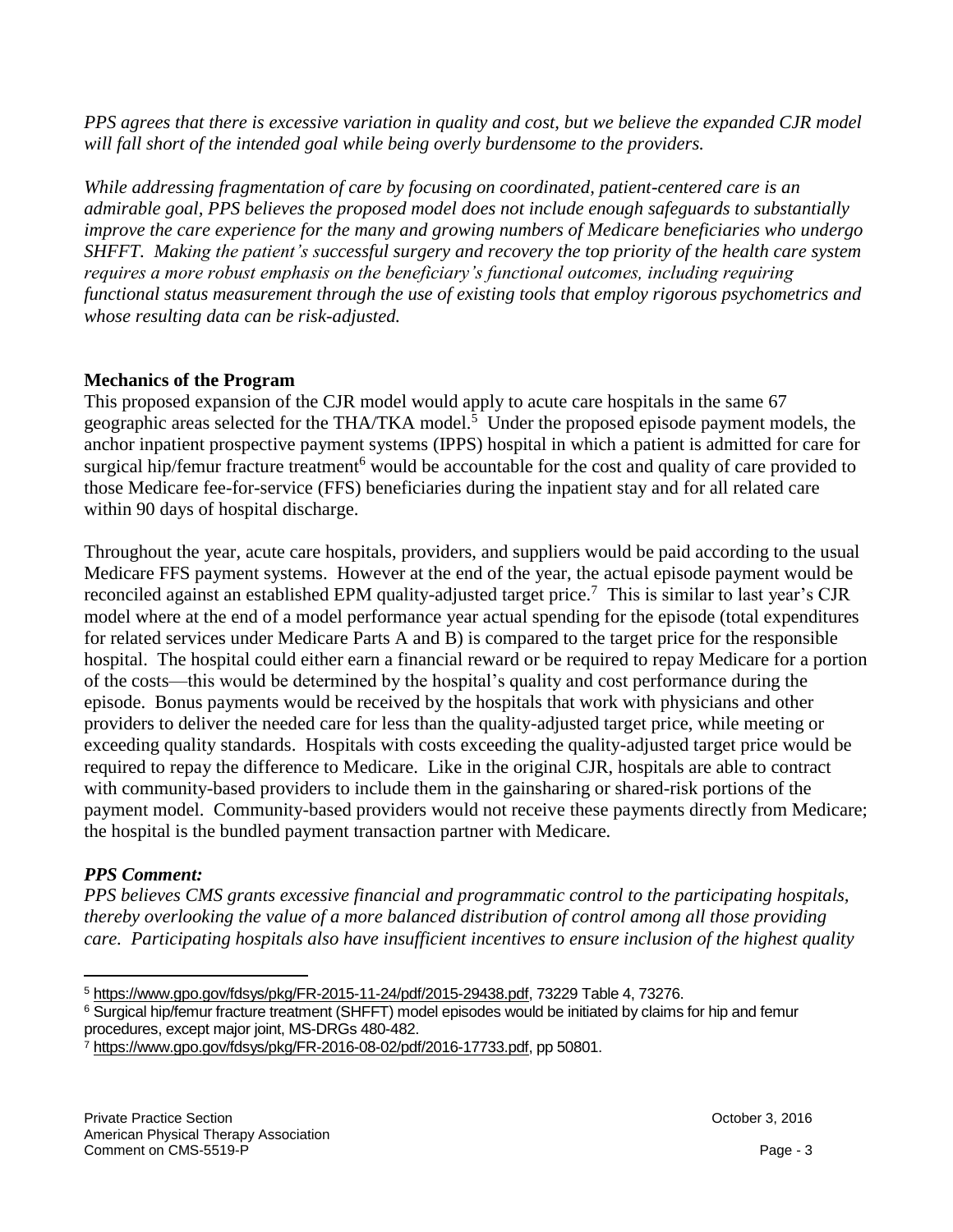*independent clinicians and private practitioners who they view as competitors to the hospitals' physical therapy departments. Furthermore, we are concerned that the incentives and safeguards are insufficient to accomplish meaningful coordination of care and optimal patient outcome.*

## **Measuring Quality**

The proposed rule calls for hospitals to be assessed based on quality metrics appropriate to each episode, using performance and improvement on required measures for hip/femur fractures that are already used the CJR model<sup>8</sup> as well as submission of voluntary data for other quality measures in development or implementation testing.

CMS is eager to extrapolate results from other tests of bundled payments for orthopedic care that suggest CJR models have strong potential to improve patient care while reducing costs. Because of the geographic diversity of the 67 geographic areas where the CJR expansion will be implemented, these new models will allow CMS to test the impact of bundled payment on quality and cost when implemented at scale.

CMS's evaluation of the models will examine quality during the episode period, after the episode ends, and for longer durations such as one-year mortality rates. CMS plans to examine outcomes and patient experience measures such as mortality, readmissions, complications, and other clinically relevant outcomes. The evaluation will include both quantitative and qualitative data and will use a variety of methods and measures in assessing quality. The outcomes examined will include claims-based measures such as hospital readmission rates, emergency room visits rates, and the amount of care deferred beyond the 90-day post-hospital discharge episode duration; Hospital Consumer Assessment of Healthcare Providers and Systems (HCAHPS) satisfaction and care experience measures; and functional performance change scores from the patient assessment instruments in home health agencies and skilled nursing facilities. CMS also plans for the evaluation to include a beneficiary survey that will be used to assess the impact of the model on beneficiary perceptions of access, satisfaction, mobility, and other relevant functional performance measures.

In addition to the formal evaluation, CMS is also proposing continuous monitoring of arrangements between participants and collaborators and the auditing of patients' medical records to allow early detection of, and intervention in, any quality concerns.

# *PPS Comment:*

*We commend CMS for assessing the quality of care received by Medicare beneficiaries. However, the references to measurement in the entire proposal are hospital-centric and contain a dangerously negligible mention of patient functional status, let alone the measurement of functional status using tools that employ strong psychometrics. To wit:* 

 *Hospital-Level Risk-Standardized Complication Rate Following Elective Primary Total Hip Arthroplasty (THA) and/or Total Knee Arthroplasty (TKA) (NQF #1550)*

 $\overline{a}$ 8 *Ibid.,* pp 50802.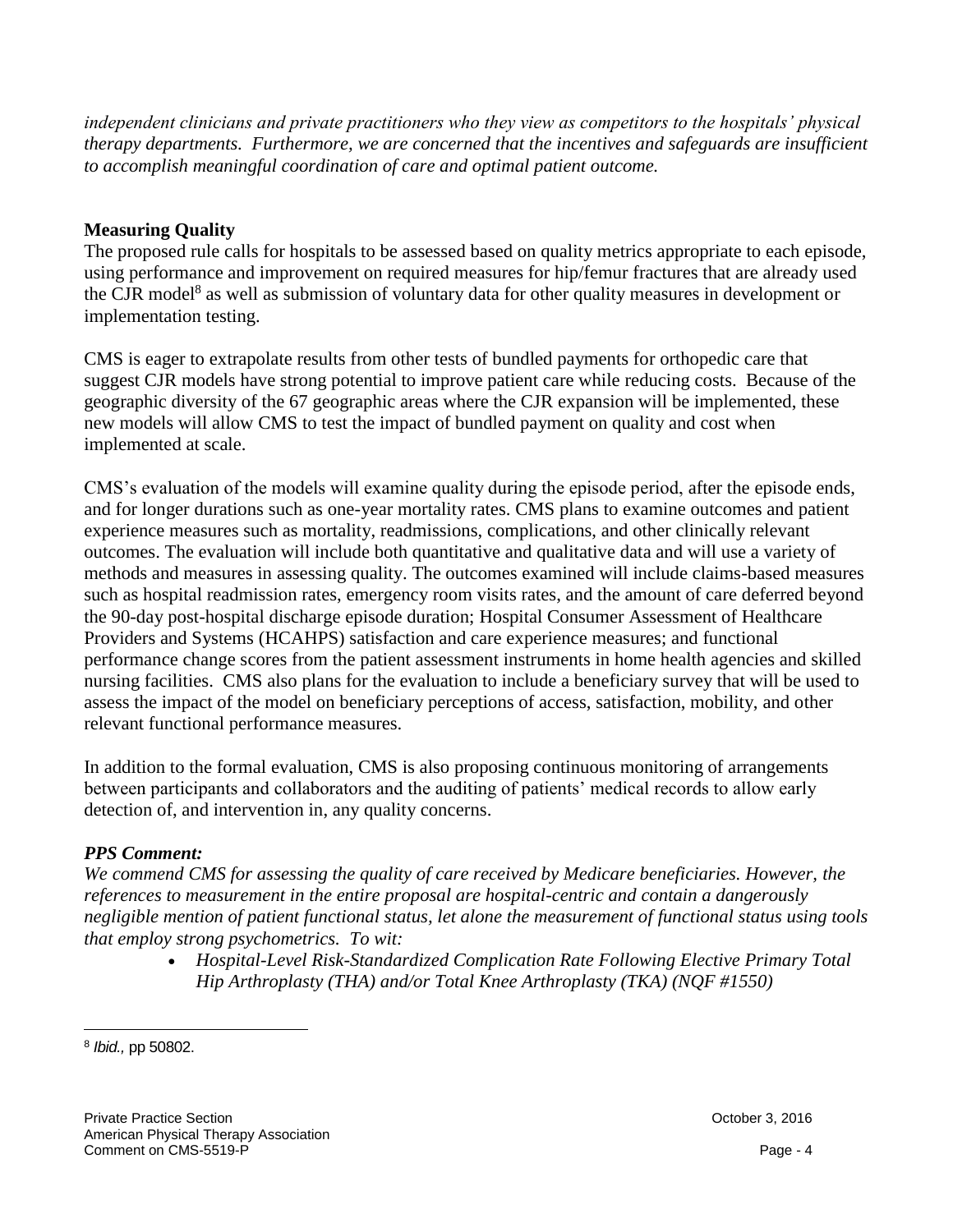- *Hospital Consumer Assessment of Healthcare Providers and Systems (HCAHPS) Survey (NQF #0166)*
- *Successful voluntary reporting of patient-reported outcomes.*

*PPS applauds CMS for including clinically relevant outcomes in its scope of evaluations. We urge the Agency to avoid placing excessive emphasis on hospital and physician services and place an equal emphasis on rehabilitation therapy and functional outcomes experienced by the patients. Furthermore, PPS believes that the references to quality and even "outcomes" throughout the proposal are insufficient and less than rigorous. PPS notes that numerous functional outcome measures possessing robust psychometrics—many of which are risk-adjusted—are available and in use across the country.*

*Likewise, PPS is puzzled and dismayed that the Agency is limiting the analysis of functional performance change scores to home health agencies and skilled nursing facilities. Many Medicare beneficiaries seek post-acute care physical therapy by their physical therapist, in their community based private practice settings. Private practice physical therapists provide high quality care to patients receiving rehabilitation services as part of a SHFFT episode and welcome the opportunity to be evaluated for the functional outcomes of patients for whom they provide care.*

*Patients are often eager to help improve their experience and the outcome of their care. PPS is pleased that CMS plans to survey Medicare beneficiaries to capture patient reported assessment of access, satisfaction, mobility and other relevant functional performance measures. Patient surveys have been found to be meaningful to both patients and clinicians, as well as to possess performance characteristics (robust psychometrics) such as reliability, responsiveness, and validity. These measures are not perceived as burdensome by patients or providers. To be most impactful, the collection and submission of patient-reported functional outcome measures should be standardized.* 

*PPS strongly supports CMS's proposal to continuously monitor arrangements between participants and collaborators as well as auditing of patients' medical records to allow early detection and intervention in the case of quality concerns. We suggest that the monitoring process be done through the analysis of already submitted documentation, and not through an additional reporting requirement.*

# **Hospital Collaboration with Providers and Suppliers**

One of CMS' primary goals for implementing bundled payments is to encourage coordination among all providers involved in a patient's care—one aspect of which is collaboration between hospitals, physicians, and community-based providers. Therefore, as in the first CJR model, CMS makes it clear that Medicare beneficiaries retain the right to obtain health services from any eligible Medicare provider.<sup>9</sup>

While the initiative still provides the primary financial incentive to the hospital, CMS explicitly states that participant hospitals may wish to enter into financial arrangements with providers and suppliers caring for beneficiaries in CJR episodes in order to align the financial incentives of those providers and

 $\overline{a}$ 9 *[Ibid.](https://www.gpo.gov/fdsys/pkg/FR-2016-08-02/pdf/2016-17733.pdf)*, pp50803.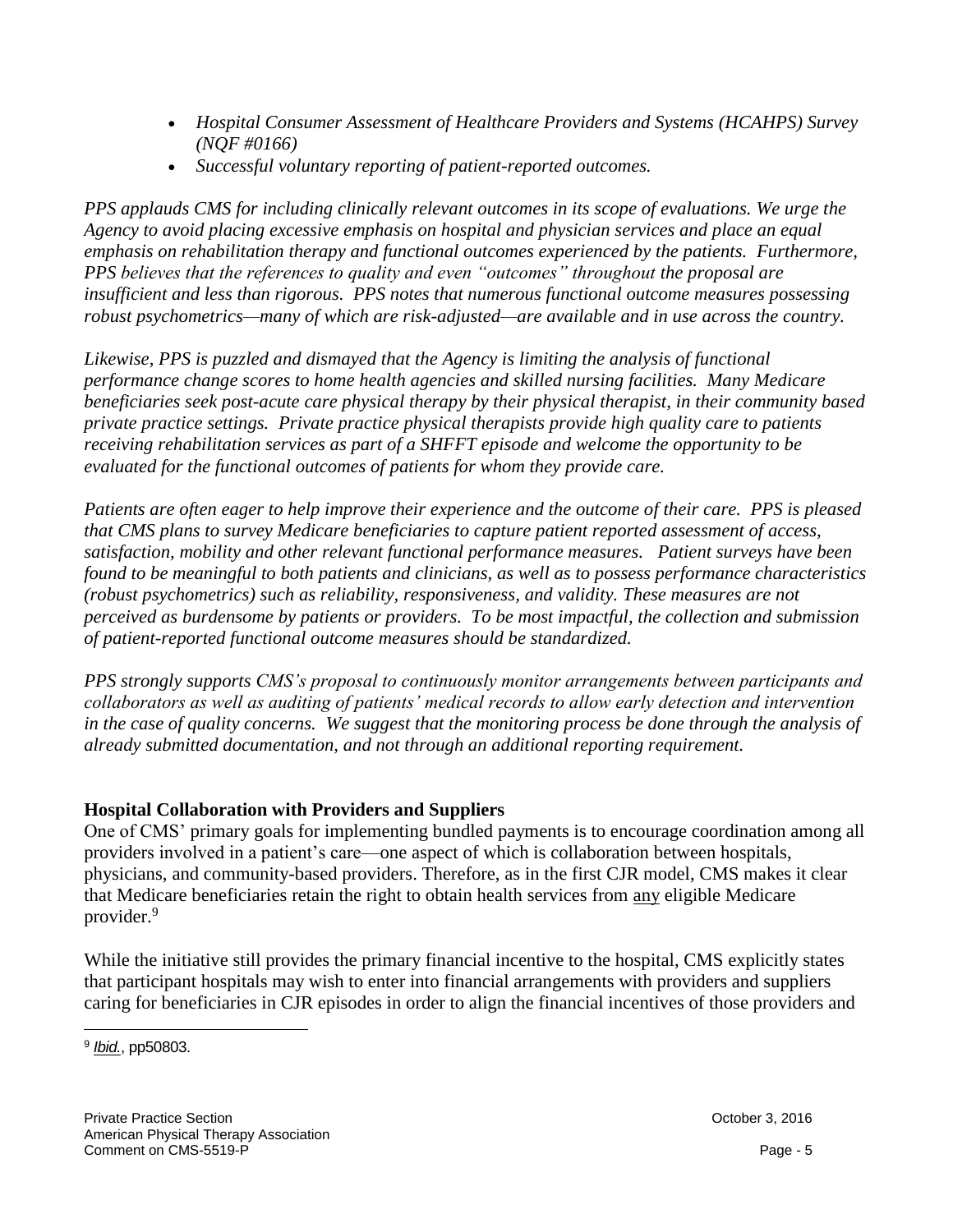suppliers (private practice physical therapists for example) with the model goals of improving quality and efficiency for SHFFT episodes. The providers and suppliers may include physicians, physician group practices, skilled nursing facilities (SNFs), home health agencies (HHAs), inpatient rehabilitation facilities (IRFs), long term care hospitals (LTCHs), outpatient therapy providers, and others. The arrangements would allow participating hospitals to share reconciliation payments, internal cost savings, and the responsibility for repayment to Medicare with other providers and entities who choose to enter into these arrangements, subject to the limitations outlined in the proposed rule and the terms of the individual contracts between participating hospitals and collaborating entities.

The current CJR model requires that physician, non-physician, and physician group practice CJR collaborators must directly furnish services to CJR beneficiaries in order to receive Physician Fee Schedule (PFS) payment under their financial arrangement with the participant hospital. No explicit mention is made of how to treat non-physician group practices (such as private practice physical therapists practicing as a group) who desire to contract with participant hospitals as collaborators.

### *PPS Comment:*

*The CJR model should provide the appropriate safeguards and operational details needed to create a comprehensive care model that is quality-driven, inclusive of all medically necessary services, and fosters patient choice.*

*PPS members have found the CJR collaboration guidelines to be vague and insufficient to ensure that non-physician group practices—such as private practice physical therapy groups—may be collaborating agents with a participant hospital. It is currently unclear whether the regulations permit collaboration agreements between non-physician practice groups and participating IPPS hospitals. The regulation states that "physician, non-physician, and physician group practice" CJR collaborators must directly furnish services to CJR beneficiaries in order to receive payment as result of their financial arrangement with the participant hospital. The CJR regulations specifically list physician group practices as an eligible CJR collaborator but do not do the same for physical therapy group practices. As a result, some are interpreting the regulation's explicit and singular listing of physician group practices as eligible group CJR collaborators to mean that only physician group practices may enter into collaborator agreements as a group, and therefore believe that all non-physician providers must enter into individual collaborator agreements in order to be part of a financial relationship under the CJR model.* 

*Others interpret the regulations to allow for group practice contracts because those same CJR regulations empower "providers and suppliers of outpatient therapy" to participate as collaborators. Physical therapy group practices are defined as a supplier in 42 CFR 400.202; therefore, physical therapy group practices should be included as eligible collaborators in the CJR model.* 

*PPS requests the Agency clarify the regulations to explicitly permit non-physician practice groups to enter into collaborator agreements with participating hospitals. Once a therapy practice group contracts with a hospital as a collaborator, it would be up to the practice group to ensure that financial exchanges with the participating hospital were attributed to the physical therapists who directly*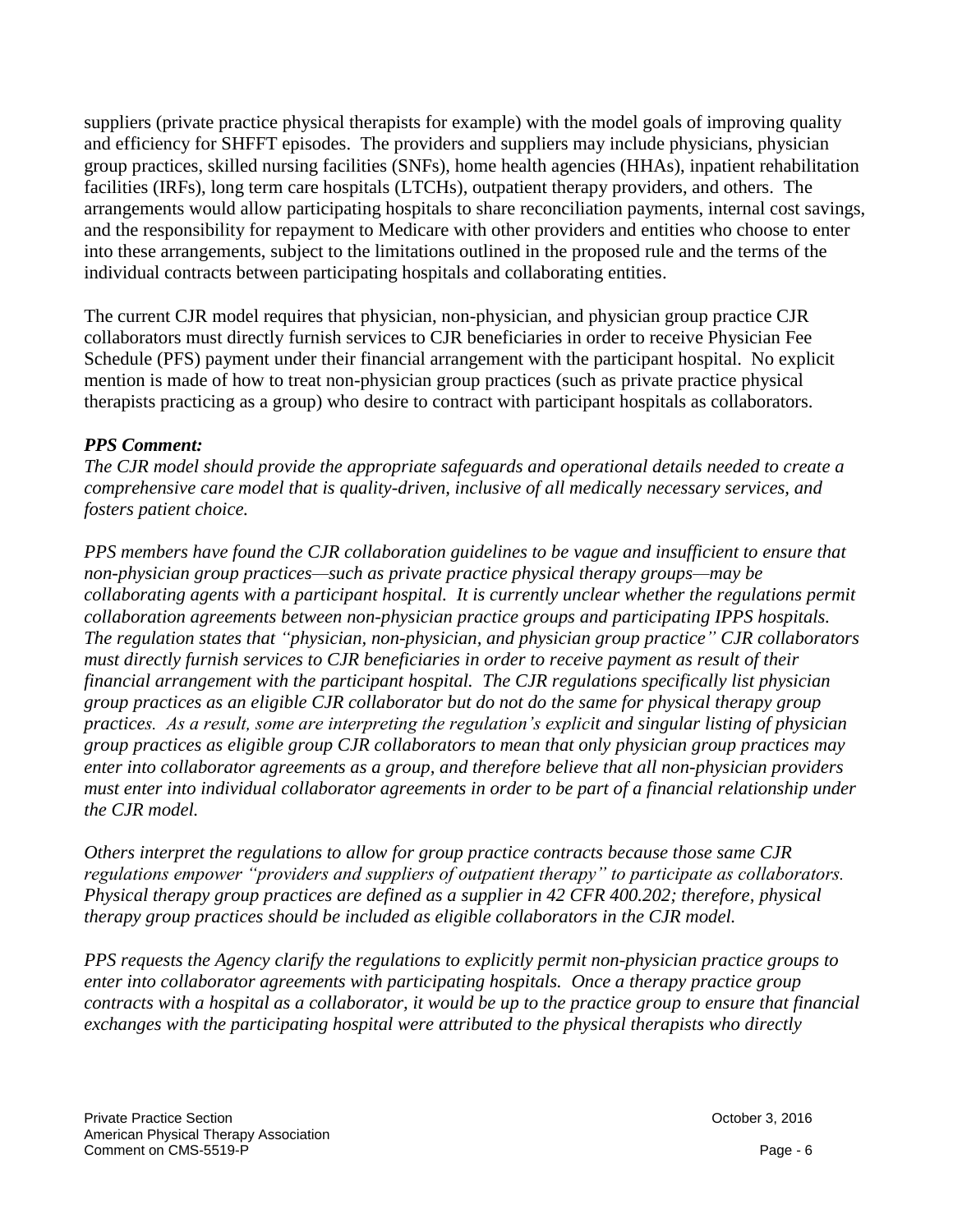*furnished services to CJR beneficiaries. Limiting access to individual therapists only and excluding practice groups from collaborative agreements is shortsighted, unfounded and outdated; it also adds an unreasonable and detrimental obstacle for patients to be able to access their choice of providers. Group rehabilitation therapy practices and independent therapists can and should be significant contributors to SHFFT episodes of care.*

#### **Beneficiary Choice**

The Agency emphasizes that the CJR model is not intended to interfere with nor impact a beneficiary's freedom of choice to obtain health services from any individual or organization qualified to participate in the Medicare program. While eligible Medicare beneficiaries who choose to receive services from a participant hospital must participate in the CJR model, they still retain the ability to decide where to receive their post-discharge care for the duration of the SHFFT episode of care. Patients may receive their post-discharge care with the provider of their choice; outpatient providers need not have a contractual relationship with the originating hospital. The CJR model allows hospitals to enter into risk-sharing arrangements with certain other providers. Hospitals may recommend preferred postdischarge providers to the beneficiary, but hospitals may not prevent nor restrict beneficiaries to any list of preferred or recommended providers. Providers are required to supply beneficiaries with written information regarding the design and implications of the CJR model as well as their rights under Medicare, including their right to use their provider of choice.

### *PPS Comment:*

*Unfortunately in this expansion of the CJR model, CMS has retained its hospital-centric focus. This places an unreasonable amount of power in the hands of hospitals, thereby allowing these large facilities to direct patient care in a way that could functionally exclude the use of community-based providers. PPS urges CMS to pursue a more balanced model that achieves shared control of the finances and programmatic features.* 

*PPS commends the Agency for attempting to protect the patient's freedom of choice but simultaneously, PPS sees weak safeguards to ensure that the freedom of choice of providers is protected for these vulnerable patients and their families. The mere mention of this choice in the regulation has been insufficient to overcome the hospital's inherent bias to resist referring out-of-system to independent rehabilitation professionals who may be more cost-effective and achieve higher functional outcomes with SHFFT patients. PPS has grave concerns that the current controls in place to ensure unencumbered patient choice are lacking. For example, it has been reported by PPS members who provide quality, community-based outpatient physical therapy that they have experienced an up to 30 percent drop in referrals from hospitals participating in the CJR model for THA and/or TKA. PPS requests that greater safeguards be implemented to ensure the inclusion of professionals and providers who have demonstrated, or can demonstrate, effectiveness and efficiency of care. At minimum, beneficiaries should be provided a written list of all of the local providers from whom they can choose to receive their SHFFT rehabilitation therapy.*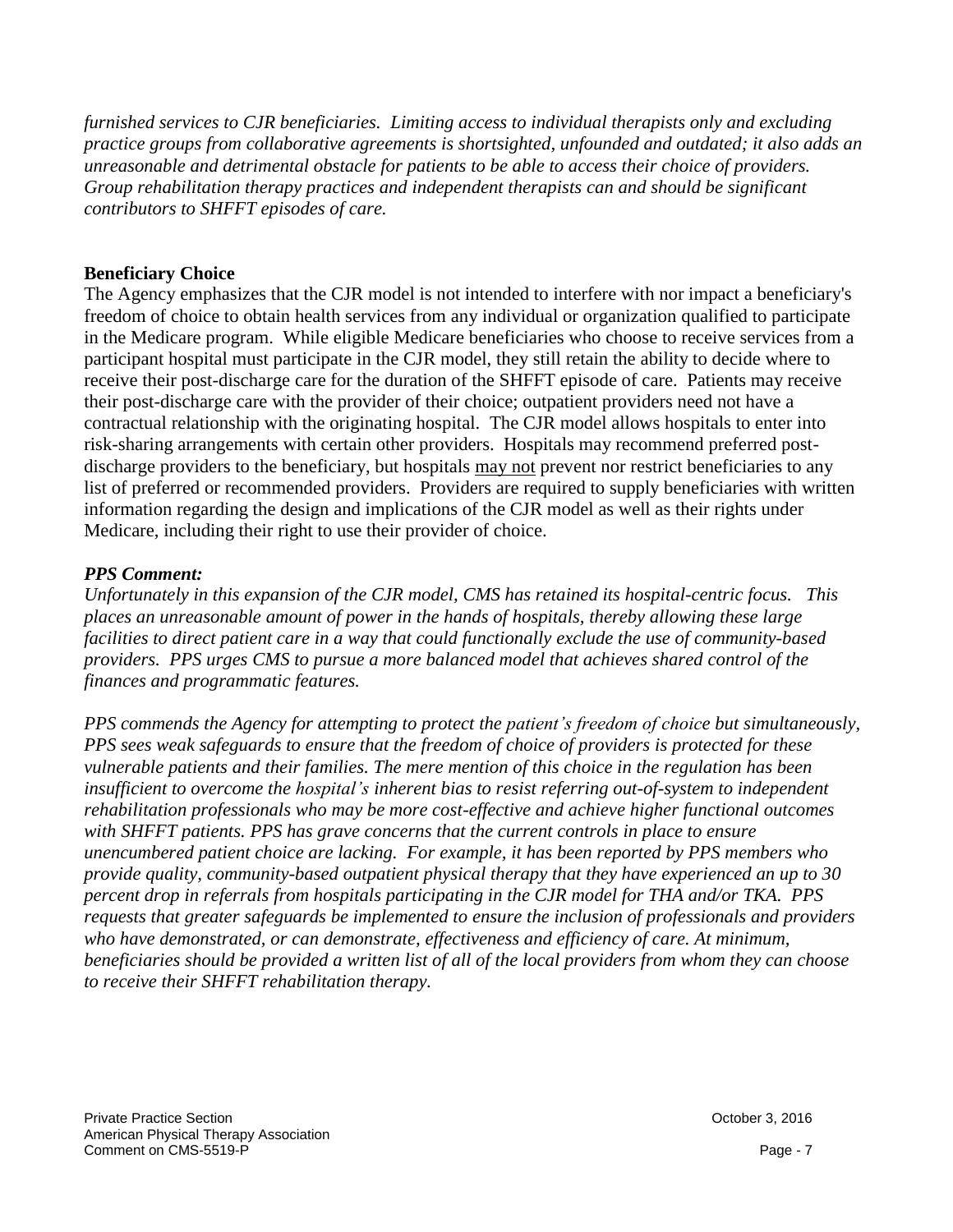*Additionally, the Agency released a template beneficiary notification<sup>10</sup> that explicitly lists types of postdischarge providers: "nursing homes (skilled nursing facilities), home health agencies, inpatient rehabilitation facilities, and long term care hospitals." Outpatient physical therapy is not listed as an option on this CMS produced Beneficiary Notification and it is paramount that this omission be remedied in the final rule. It could be interpreted by a lay Medicare beneficiary and health care consumer to exclusively suggest residential post-acute care settings and purposefully exclude outpatient rehabilitation therapy as an option. The failure to explicitly mention any outpatient rehabilitation therapy setting is a repeat of other areas in the proposed rule where the important contribution of physical therapists goes unnoticed and unmentioned. Physical therapy is a necessary component of treatment in order for a patient recovering from a THA, TKA, or SHFFT episode to regain function and achieve optimal outcome. Outpatient facilities, including private physical therapy practices can significantly contribute to the quality of care, improve functional outcomes and patient satisfaction.*

### **Telehealth**

CMS recognizes that there are limitations on the use of telehealth for Medicare beneficiaries and therefore has proposed to use its waiver authority to "adopt waivers of the telehealth originating site and geographic site requirement and to allow in-home telehealth visits for all three proposed episode payment models (EPMs), as well as the general waiver to allow post-discharge nursing visits in the home<sup> $"11$ </sup>.

### *PPS Comment:*

 $\overline{a}$ 

*PPS strongly supports the expanded use of telehealth to increase Medicare beneficiary access to quality and community-based care. Therefore PPS commends the Agency for using its waiver authority to waive the originating site and geographic site requirements and allowing in-home telehealth visits for all three proposed EPMs.* 

# **Participation in Advanced Alternative Payment Models**

In addition to proposing new bundled payment models for SHFFT episodes, the proposal also provides for new pathways to enable physicians who participate in bundled payment models to qualify for financial rewards through the proposed Quality Payment Program and the Merit Based Incentive Payment System (MIPS) provisions of the bipartisan Medicare Access and CHIP Reauthorization Act (MACRA). For physicians who work in or collaborate with hospitals participating in the models, CMS' bundled payment models–as well as the CJR model which began this year–could qualify as Advanced Alternative Payment Models **(**APMs) beginning in 2018. However, this mechanism for qualifying as an Advanced APM is not available for physical therapists.

<sup>10</sup> <https://innovation.cms.gov/files/x/cjr-beneletter-hospital.pdf>

<sup>11</sup> [https://www.gpo.gov/fdsys/pkg/FR-2016-08-02/pdf/2016-17733.pdf,](https://www.gpo.gov/fdsys/pkg/FR-2016-08-02/pdf/2016-17733.pdf) pp.50804.